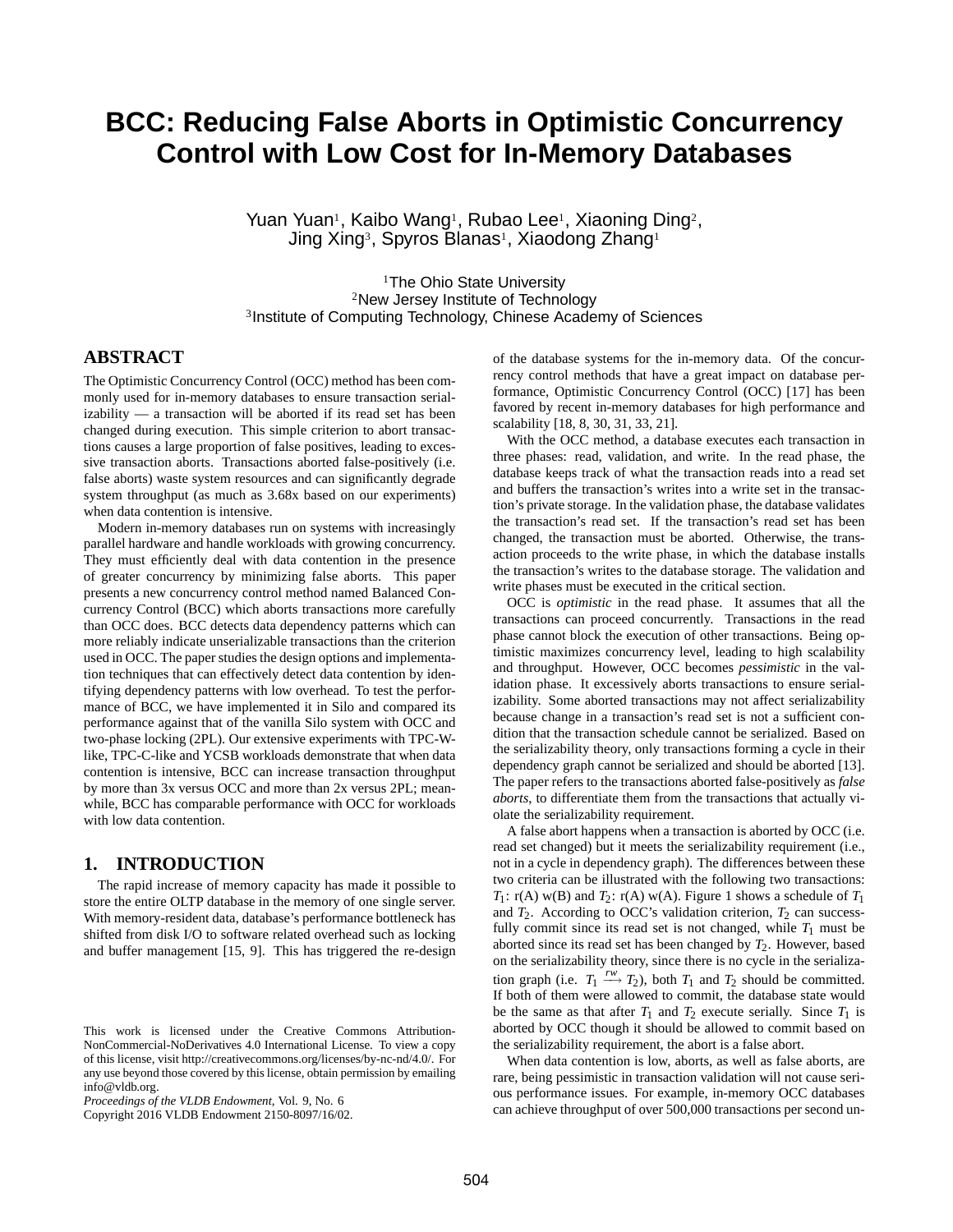Transaction history:



Figure 1: A schedule of the two transactions  $T_1$  and  $T_2$  (r:read, w:write, a:abort, c:commit) and the corresponding serialization graph. *T*<sup>1</sup> will be unnecessarily aborted by an OCC database.

der low-contention workloads [30, 31]. However, when data contention becomes intensive, an increasing number of transactions may be aborted false-positively. Data contention becomes intensive with the increase of CPU core counts. Data sets with skewed characteristics, e.g., those in OLTP workloads [28], also intensify contention. Based on our experiments, false aborts can reduce system throughput by 3.68x under a TPC-W-like workload. It is important for databases to provide good performance in both low contention and high contention scenarios.

To completely remove false aborts, database systems must abort transactions based on cycle detection in serialization graphs. The idea of detecting partial cycle dependency to guarantee serializability was first proposed by Cahill et al. [5] for disk-based snapshot isolation databases. However, the techniques are not directly applicable to in-memory databases where transactions are usually very short due to their prohibitive cost. Detecting cycles requires the database to operate on shared data structures such as wait-for graphs, which will significantly impact the system's scalability, especially for low contention workloads [6].

The dilemma lies between improving the validation with an accurate criterion to abort transactions and maintaining a low overhead for transaction execution. In this paper, we resolve the dilemma by proposing the **Balanced Concurrency Control (BCC)** method that seeks a sweet spot between being careful and fast. This balances the accuracy and the overhead of transaction validation well. Specifically, in addition to detecting the anti-dependency as OCC does, BCC detects one additional data dependency in a confined search space, which, together with the anti-dependency, forms an *essential dependency pattern*. This pattern more reliably indicates the existence of a cycle in the transaction dependency graph (i.e. unserializable transaction schedule) than OCC's criterion. We will show that by examining one additional dependency BCC can effectively reduce false aborts. At the same time, since BCC limits the search space for the additional dependency, the overhead for dependency detection can be effectively controlled through careful system design and implementation.

The paper makes the following contributions. First, it proposes a new concurrency control method for reducing false aborts while retaining OCC's merits for low contention workloads. Second, the paper proposes an optimized BCC method leveraging the state-ofthe-art in-memory database features. Third, the paper studies implementation techniques for minimizing run-time overhead. Fourth, to demonstrate BCC's effectiveness, we implement it in Silo [30], which is a representative OCC-based in-memory database. Our implementation makes a case of how to adopt BCC in an OCC-based concurrency control kernel. Finally, we comprehensively evaluate BCC's performance on a 32-core machine. Our results demonstrate that BCC has a decisive performance advantage over OCC when contention becomes intensive. This advantage is due to a reduction in transaction aborts, and an increase in transaction throughput and workload scalability. Meanwhile, BCC has comparable performance with OCC for low contention workloads.

# **2. BALANCED CONCURRENCY CONTROL**

BCC is an optimistic concurrency control method in nature. The key difference between BCC and other optimistic methods lies in the validation phase — how to determine if a transaction schedule is unserializable. In this section we first review the concepts of transaction history and data dependency in databases. Then we present BCC's transaction model and the essential dependency patterns that BCC utilizes in its validation to guarantee serializability. After that we explain how BCC detects the essential patterns and discuss BCC's overhead.

#### **2.1 Background**

**Transaction history.** A transaction history is an execution of database transactions which specifies a partial order of transactional operations on database tuples. Similar to previous work [4, 3], we use  $r_i[x_j]$  to represent that transaction  $T_i$  reads the version  $j$ of tuple *x*,  $w_i[x_j]$  to represent that  $T_i$  writes the version *j* of tuple *x*,  $c_i$  to represent that  $T_i$  is committed and  $a_i$  to represent that  $T_i$  is aborted. Given a tuple x's two versions,  $x_i$  is generated before  $x_j$  if  $i < i$ .

**Data dependency.** Data dependencies happen between transactions when they operate on the same tuple and at least one of the operations is write. The types of dependencies are determined by the operation type (read or write) and the order in which the transactions commit.

There are three types of data dependencies.

- Write-Read  $(wr)$  dependency: if transaction  $T_i$  reads a tuple that has been committed earlier by another transaction *T<sup>i</sup>* , *T<sup>j</sup>* is *wr* dependent on  $T_i$ , denoted as  $T_i \stackrel{wr}{\longrightarrow} T_j$ .
- Write-Write (*ww*) dependency: if transaction  $T_i$  commits a tuple that has been committed earlier by another transaction  $T_i$ ,  $T_j$  is *ww* dependent on  $T_i$ , denoted as  $T_i \xrightarrow{ww} T_j$ .
- Read-Write  $(rw)$  dependency: if transaction  $T_i$  commits a tuple that has been read earlier by another transaction  $T_i$ ,  $T_j$ is *rw* dependent on  $T_i$  (or  $T_i$  is anti-dependent on  $T_j$ ), denoted

as  $T_i \xrightarrow{rw} T_j$ . Here,  $T_i$  has already started when  $T_j$  commits. We use  $T_i \rightarrow T_j$  to denote that  $T_j$  depends on  $T_i$  through any of the above dependency types.

# **2.2 Essential Dependency Patterns**

BCC assumes the following transaction model.

- Each transaction is executed in read, validation and write phases.
- Each transaction can only read committed tuples.
- The validation and write phases must be executed in the critical section.

Note that BCC and OCC [17] have the same transaction model.

In the validation phase, BCC exploits **essential dependency patterns** (or essential patterns for brevity) among transactions to determine unserializable transaction schedules. Each essential pattern specifies that certain data dependencies exist between transactions. We will demonstrate that the existence of an essential pattern is a *necessary* condition that a transaction schedule is unserializable in databases that satisfy BCC's transaction model. In this case, BCC ensures serializability by avoiding the essential patterns.

The essential dependency patterns that BCC detects and prevents are described as follows.

**Theorem 1** *In databases that satisfy BCC's transaction model, when an unserializable transaction schedule is created, the schedule must*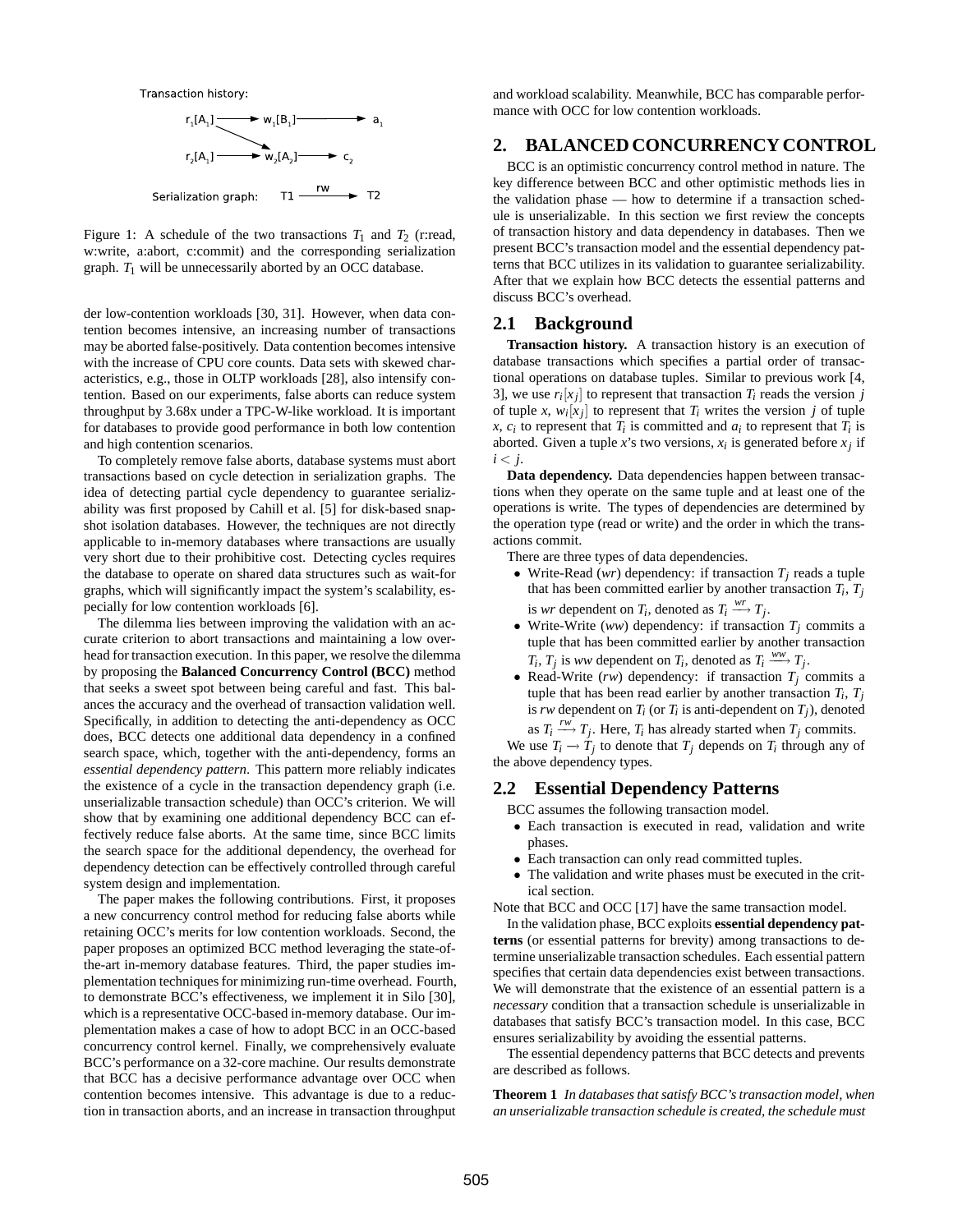

Figure 2: Different types of essential patterns when an unserializable transaction schedule is created. The essential patterns from (a) to (c) are created when transaction  $T_2$  commits. The essential pattern in (d) is created when transaction  $T_1$  commits.

*contain the following transactions*  $T_1$ *,*  $T_2$  *and*  $T_3$  *such that* (1)  $T_3$  *is the earliest committed transaction in the schedule;* **(2)**  $T_2 \xrightarrow{rw} T_3$ ; *and* **(3)**  $T_1 \rightarrow T_2$  *and*  $T_1$  *commits after*  $T_2$  *starts. The data dependency patterns formed by*  $T_1$ ,  $T_2$  *and*  $T_3$  *are called the essential patterns.*

PROOF. When an unserializable transaction schedule is created, a cycle must exist in the transaction dependency graph. Let  $T_3$  be the first transaction committed in the schedule. To form the cycle, *T*<sup>3</sup> must be dependent on another transaction (i.e. it should be pointed by an arrow in the dependency cycle). Since a transaction can only read committed tuples, this dependency cannot be a *ww* dependency or a *wr* dependency (otherwise there would exist another transaction in the schedule that committed earlier than *T*<sup>3</sup> committed, which contradicts with the fact that  $T_3$  is the first committed transaction in the schedule). Thus, this dependency must be a *rw* dependency. Let the transaction  $T_3$  *rw* dependent on be  $T_2$ (i.e.  $T_2 \xrightarrow{rw} T_3$ ).  $T_3$  must commit after  $T_2$  starts. To form the cycle, *T*<sup>2</sup> must also be dependent on a transaction in the cycle. Let the transaction be  $T_1$  (i.e.  $T_1 \rightarrow T_2$ ).  $T_1$  must commit after  $T_2$  starts, because  $T_3$  commits after  $T_2$  starts and  $T_1$  commits later than  $T_3$ commits.  $\square$ 

**Theorem 2** *Transactions aborted by OCC may not be aborted by BCC, while transactions aborted by BCC will always be aborted by OCC.*

PROOF. The dependency  $T_2 \stackrel{rw}{\longrightarrow} T_3$  in the essential patterns is the anti-dependency detected by OCC, and the essential patterns examine additional dependencies to decide whether a transaction should be aborted.  $\square$ 

BCC utilizes the essential patterns to ensure serializability for three reasons. First, based on Theorem 1, validation based on detecting essential patterns only commits serializable transactions. Second, based on Theorem 2, validation based on detecting essential patterns reduces aborts compared to OCC. Third, the overhead of detecting the essential patterns can be effectively controlled by limiting the search space: BCC excludes all transaction T1 that commit before T2 starts.

# **2.3 Detection of Essential Patterns**

A BCC database aborts a transaction if committing the transaction would create an essential pattern. To detect the essential patterns, the database needs to decide: (1) what data dependencies should be examined in each transaction's validation phase; and (2) what data dependency information should be kept for validating other transactions.

Figure 2 shows all possible essential patterns when an unserializable transaction schedule is created. The essential patterns can be divided into two categories based on when they would be created.

The first category contains three essential patterns that would be created at the time a transaction  $T_2$  commits, which are shown in Figures 2(a) to 2(c). To detect these patterns, the database needs to validate if any transaction could be  $T_2$  in the essential pattern by checking: (1) if the transaction  $T_2$  is anti-dependent on a committed transaction  $T_3$ , or  $T_2 \stackrel{rw}{\longrightarrow} T_3$ ; and (2) if the transaction  $T_2$  is *ww*-, *wr*or *rw*-dependent on any concurrent transaction  $T_1$ , or  $T_1 \xrightarrow{ww} T_2$ ,  $T_1 \xrightarrow{wr} T_2$  or  $T_1 \xrightarrow{rw} T_2$ .

The second category only manifests with snapshot transactions that always operate on a consistent snapshot of the database. The essential pattern that would be created at the time snapshot transaction  $T_1$  commits is shown in Figure 2(d). In this case, when  $T_1$ 's snapshot time is before  $T_2$ 's commit time and  $T_1$ 's read operation happens after  $T_2$  commits, the dependency  $T_1 \stackrel{rw}{\longrightarrow} T_2$  can only be detected when  $T_1$  commits. To detect this pattern, the database needs to validate if any transaction could be  $T_1$  in the essential pattern by checking if the transaction  $T_1$  is a snapshot transaction and  $T_1$  is anti-dependent on a committed transaction  $T_2$  $(T_1 \xrightarrow{rw} T_2)$ , which is in turn anti-dependent on another committed transaction  $T_3$  ( $T_2 \xrightarrow{rw} T_3$ ). This requires the database to retain all anti-dependency information.

Algorithm 1 summarizes how BCC validates a transaction *T* to detect and prevent the essential patterns.

**Algorithm 1** BCC's validation and write phases for a committing transaction *T*

- 1: **if** *T* is anti-dependent on any committed transaction **then**
- 2: record *T*'s anti-dependency information;
- 3: **if** *T* is *wr*-, *ww*-, or *rw*-dependent on any concurrent transaction **then**
- 4: abort *T*;
- 5: **end if**
- 6: **if** *T* is a snapshot transaction **and** there exists a transaction  $T'$  such that  $T$  is anti-dependent on  $T'$  and  $T'$  is antidependent on a committed transaction **then**
- 7: abort *T*;
- 8: **end if**
- 9: **end if**
- 10: install *T*'s writes and commit *T*;

BCC examines two data dependencies to detect the essential patterns. Theoretically, examining more dependencies can further reduce false aborts. However, the overheads will increase significantly. If detecting more dependencies, the dependencies can happen not only between concurrent transactions, but also between an active transaction and previously committed transactions that were concurrent with other active transactions. This makes the cost of checking dependency increase exponentially. Even disk-based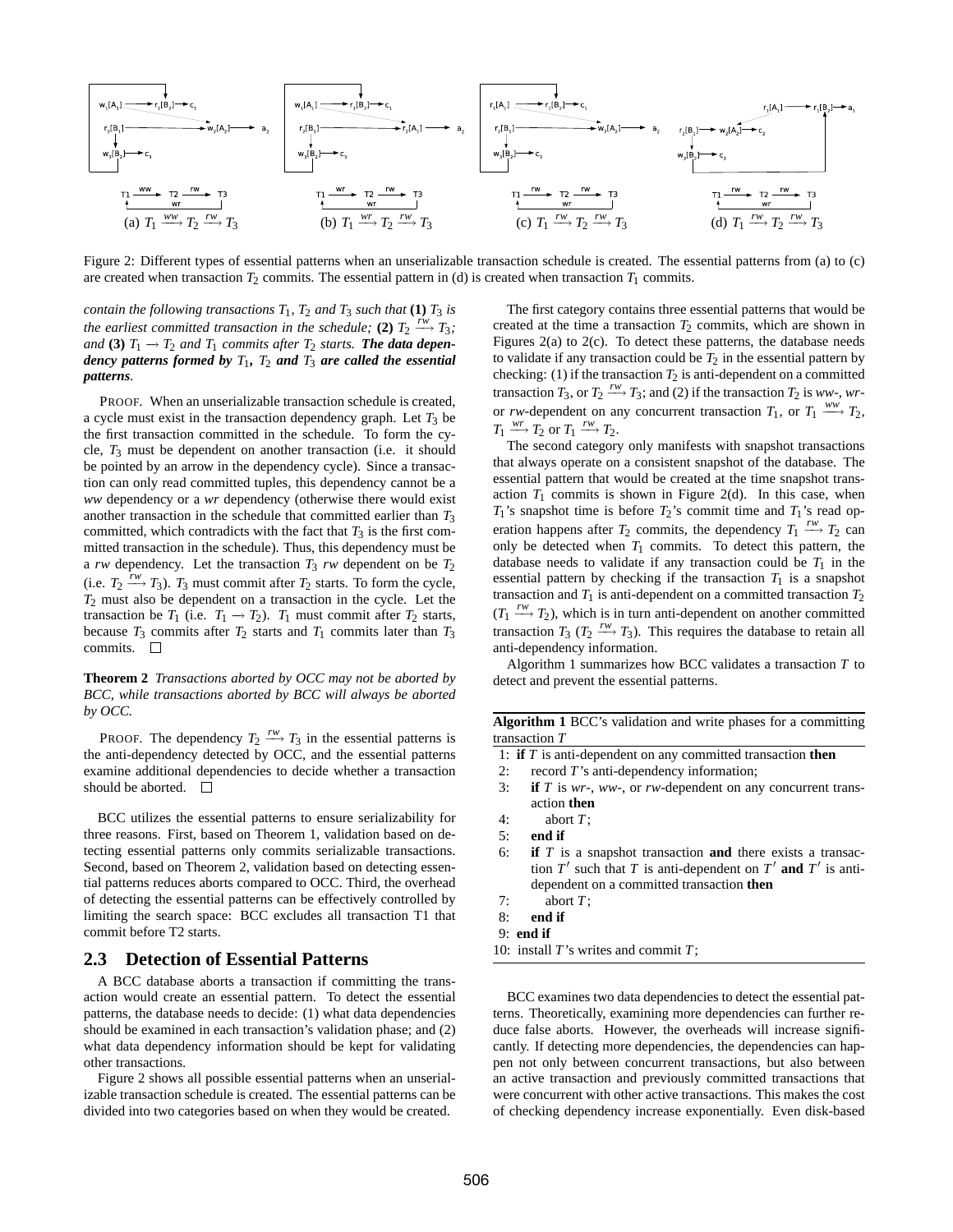databases (e.g. PostgreSQL) avoid considering more than two dependencies [26] because of the high overhead [24].

# **3. AN OPTIMIZED BCC METHOD**

In-memory databases can execute transactions as snapshot transactions. In some state of the art in-memory databases, such as [30, 31], read-only transactions are executed as snapshot transactions while write transactions are not. There are two reasons for this design. First, read-only transactions may be continuously aborted when running with other write transactions. Running them as snapshot transactions guarantees that they will never be aborted, although they may read stale data. Second, write transactions dominate the transactions executed by the database. Running them as snapshot transactions could introduce expensive operations like acquiring latches and locks for read operations in some concurrency control kernels, which will degrade the database's performance and scalability when the database has strived to avoid all centralized hotspots and scalability bottlenecks.

The BCC method requires the database to maintain a history of anti-dependency information to detect the essential pattern shown in Figure 2(d). If this is naively implemented, it can add a centralized hotspot to the in-memory database kernel and hurt BCC's scalability. The overhead is caused by the fact that when a transaction  $T_1$  is a snapshot transaction, the dependency  $T_1 \stackrel{rw}{\longrightarrow} T_2$  may not exist when  $T_2$  commits. In this case, to avoid BCC's overhead of maintaining historical dependency information, the database must guarantee that read-only snapshot transactions may never appear in any essential pattern.

Existing in-memory OCC databases avoid validating the snapshot transaction by taking an early snapshot time. However, this does not work in BCC. The reason is that the dependency cycle that is shown in Figure 2(d) can be created, with transaction  $T_1$  being the snapshot transaction, no matter when the snapshot is taken. Based on BCC's validation criteria, both transactions  $T_2$  and  $T_3$  would be allowed to commit because no essential patterns are detected. To guarantee serializability, the database has to validate the snapshot transaction  $T_1$ , detect the essential pattern, and abort  $T_1$ .

We solve the problem by adding a light-weight synchronization point for snapshot transactions. The idea is that when a new readonly snapshot transaction begins, the database doesn't immediately start executing the snapshot transaction. Instead, it waits until all the active transactions are finished. During this period, no new transactions will be executed. After all active transactions have finished, the database takes a snapshot for the snapshot transaction and resumes executing transactions as normal.

With the above snapshot mechanism, a read-only snapshot transaction cannot become part of the essential patterns. This can be proved by contradiction. Assume that a read-only snapshot transaction could be part of the essential patterns. Since the snapshot transaction doesn't write any tuple, it cannot be  $T_3$  in the essential patterns. Let the snapshot transaction be  $T_2$ . Then the essential pattern would be  $T_1 \xrightarrow{\hat{w}_T} T_2 \xrightarrow{rw} T_3$ . In this case,  $T_1$  must commit before  $T_2$  takes the snapshot, and  $T_3$  must commit after  $T_2$  takes the snapshot. This means  $T_1$  commits earlier than  $T_3$ , which contradicts with the fact that  $T_3$  is the first transaction committed in the dependency cycle. Let the snapshot transaction be  $T_3$ . Then essential pattern would be  $T_1 \stackrel{rw}{\longrightarrow} T_2 \stackrel{rw}{\longrightarrow} T_3$ . The snapshot transaction can only be *wr* dependent on another transaction to form a cycle. Let the transaction that  $T_1$  is *wr* dependent on be  $T_0$ .  $T_0$  must commit before  $T_1$  starts. With our snapshot mechanism,  $T_2$  and  $T_3$  cannot start earlier than  $T_1$ . Thus  $T_0$  must commit earlier than  $T_3$ , which contradicts with the fact that  $T_3$  is the first committed transaction in the dependency cycle.

In this case, the database only needs to validate if a transaction can become the essential pattern's  $T_2$  to guarantee serializability. The overhead of maintaining history anti-dependency information is avoided. Moreover, there is no need to maintain the read set of read-only snapshot transaction and validate it.

This optimization technique targets long-running read-only transactions where a short execution delay is acceptable. Users can always choose to revert to the original BCC protocol (and accept the additional overhead) if slight latency degradation is unacceptable.

# **4. DETAILED BCC IMPLEMENTATION**

To support BCC in the database, two components must be implemented. One is a global clock to help detect data dependencies between concurrent transactions, the other is efficient management of the tuples accessed by each transaction. These two components are introduced in Section 4.1 and Section 4.2, respectively. Section 4.3 presents how to detect data dependency and Section 4.4 discusses phantom problems. In the last part of the section we explain how a BCC database executes transactions.

#### **4.1 Global Clock**

BCC needs a global clock to help decide if a data dependency should be considered as part of the essential pattern.

Our design of the global clock relies on the following in-memory database's features. First, to achieve good scalability, in-memory databases generate Transaction IDs (TIDs) in a decentralized way. For example, in Silo [30], which is a representative in-memory database, each TID can be divided into three parts: (1) *thread index*, which denotes the database thread that generated the TID; (2) the value of the database thread's *local counter*; and (3) the value of *global epoch*, which is a slowly advanced global timestamp in the database. A database thread can generate a TID by reading its local counter and the global epoch without synchronizations. One important property of the TIDs is that TIDs generated by the same database thread increase monotonically. However, this property doesn't hold for TIDs generated by different database threads. Second, each tuple in the database has an associated metadata recording the TID of the latest transaction that has written the tuple.

The global clock is designed as a global TID vector. The number of entries in the vector is the same as the number of available threads in the database. Each thread has a corresponding entry in the global clock, which records the thread's most recently assigned TID. A database thread must update its entry in the global clock every time it assigns a new TID.

The database can determine the order of a global clock value and a TID in two steps. The database first finds the database thread that generated the TID. Then it compares the value in the thread's global clock entry with the TID. The one with a smaller value happened first. The comparison process is shown in Figure 3.



Figure 3: Comparison between the global clock and a tuple's TID.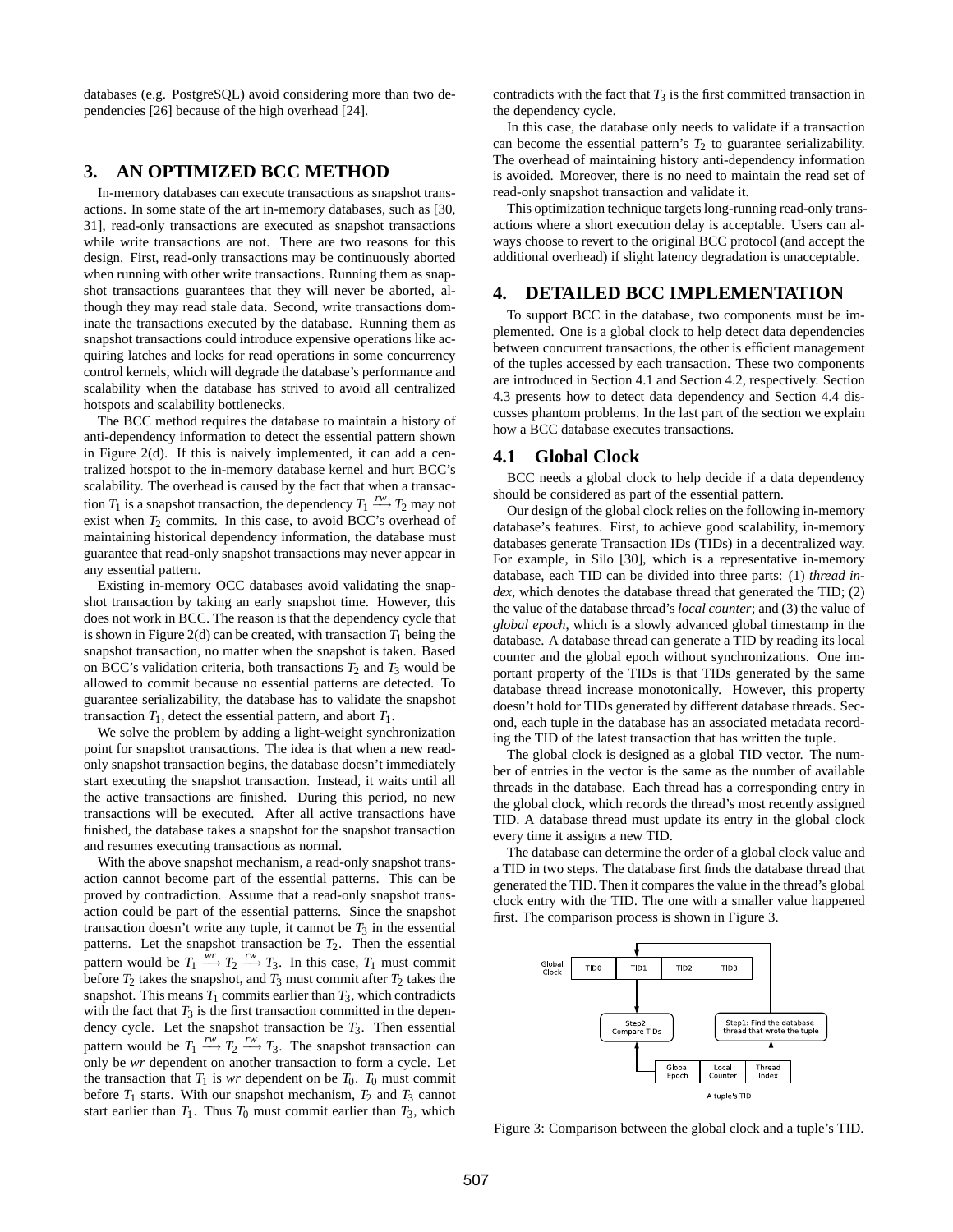The global clock is used in data dependency detections, which will be described in Section 4.3.

# **4.2 Transaction Data Management**

BCC requires the database to keep track of each transaction's read set and write set to detect data dependencies. In the validation phase, the database checks if the transaction's read set has been changed and if the transaction's write set overlaps with other concurrent transactions' read sets. In this case, the transaction's write set can be simply kept in the database thread's local storage and will be released when the transaction finishes. On the other hand, the transaction's read set must be stored in the shared memory. Next we discuss how to efficiently manage the read sets.

**Organization.** We use hash table to organize the read set, since it may be searched by multiple database threads. A common approach is to use a shared hash table to store the tuples read by each transaction, but it requires synchronizations when accessing the hash table. For example, if two transactions read the same tuple, they will modify the same entry in the hash table, which must be synchronized. To ease the synchronization overhead, instead of maintaining one shared hash table across the database, each database thread maintains a separate hash table for each transaction. Each entry in the hash table contains a pointer to a tuple and the tuple's TID. A transaction's hash table must be kept in the memory until the transaction's concurrent peers have finished. Hash tables allocated by the same database thread are organized into a history list. Each entry in the list is a triple < *T ID*,*Address*,*Release* >, where *TID* specifies which transaction the hash table belongs to; *Address* records the hash table's starting memory address; and *Release* determines when the hash table can be released.

**Allocation and release.** A database thread allocates a hash table when it starts a transaction *T*. It also allocates an entry in the history list to store the hash table's memory address and *T*'s TID.

The hash table's *Release* is set with the maximum TID in the global clock after *T* finishes. In this way, any transaction that has a larger TID than *Release* of *T*'s hash table must start after *T* finishes and is not concurrent with *T*.

To release *T*'s hash table, the database thread must guarantee that all *T*'s concurrent transactions have finished. This can be determined by checking if the minimum TID in the global clock is larger than the hash table's *Release*. If minimum TID in the global clock is larger, all the active transactions in the database must start after *T* finishes. The hash table can be safely released.

The release mechanism is conservative. A transaction *T*'s hash table is not immediately released after *T*'s concurrent transactions have finished. But it guarantees safe release of each hash table without synchronizations.

**Synchronizations.** Since a hash table can only be modified by one database thread and is not released until all concurrent transactions have finished, the only scenario that needs synchronization is while a thread is inserting into the hash table, another one is searching the hash table for *rw* dependency (i.e.  $T_1 \xrightarrow{rw} T_2$ ). Without synchronization, an actually happened *rw* dependency may not be detected by the searching thread, which can cause serializability problem. Protecting the hash table with latch can solve the problem, but it harms scalability thus we avoid it.

We solve the problem by verifying the tuple after inserting it into the hash table. If any change has happened, a *rw* dependency may not be detected. Thus the database thread must discard the old tuple and re-read the tuple. This guarantees that either the *rw* dependency can be detected later, or the thread will read the newest tuple. The synchronization process is shown in Algorithm 2.

#### **Algorithm 2** Hash table synchronization

- 1: read a tuple from database;
- 2: insert the tuple into the hash table ;
- 3: **while** true **do**
- 4: read the same tuple from database;
- 5: **if** tuple has changed after inserting into the hash table **then**
- 6: discard the old tuple from hash table;
- 7: insert the new tuple into the hash table;
- 8: **else**
- 9: break;
- 10: **end if**
- 11: **end while**

**Garbage collection.** In the BCC database, a transaction *T*'s hash table is kept in the database until *T*'s concurrent transactions have finished. It is possible that some tuples that stored in *T*'s hash table have been garbage collected by the database when a database thread searches *T*'s hash table. This does not cause any problem because the hash table contains sufficient information (tuple's address and tuple's TID) to detect the data dependency. The search thread only needs to check if the tuple is in the hash table. There is no need to access the content of the tuple.

#### **4.3 Data Dependency Detection**

**Detect anti-dependency.** The anti-dependency is detected with OCC's criterion by checking whether T's read set has been changed.

**Detect** *wr* **and** *ww* **dependencies.** The database thread first takes a snapshot of the global clock when *T* starts and stores the value as *Start* in *T*'s local memory. To detect *wr*, Every time *T* reads a tuple 1 , the thread compares the tuple's TID with *Start* to decide if TID is generated after *Start*. If TID is generated later than *Start*, *wr* has happened. The *ww* dependency is detected after *T* enters the validation phase in a similar way. If any tuple in the transaction's write set has a TID that is generated later than *Start*, *ww* has happened.

**Detect** *rw* **dependency.** The database thread first takes a snapshot of the global clock when *T* starts and stores the value as *Start* in *T*'s local memory. The thread takes another snapshot of the global clock after *T* enters the validation phase and stores the value as *End* in *T*'s local memory. *Start* and *End* define the TID range of the concurrent transactions that *T* may be *rw* dependent on.

With *Start* and *End*, the database thread simply goes through other thread's history lists and check if *T*'s write set overlaps with any hash table whose TID is generated later than *Start* but earlier than *End*. If there is overlap, *rw* has happened.

Since taking the snapshot of the global clock doesn't need synchronizations, it is possible that while the thread is taking the second snapshot, new transactions have started. These transactions may not be considered as concurrent with T. This will not cause any problem. The reason is that these new transactions cannot read the tuples in *T*'s write set since *T* is in the critical section. Thus *T* cannot be *rw* dependent on them.

# **4.4 Phantom**

Phantom problem can happen when a transaction is executing a range query while a concurrent transaction inserts a new tuple into the range. In the essential patterns, phantom can happen in two cases: (1)  $T_2$  is the read transaction and  $T_3$  is the insert transaction and (2)  $T_1$  is the read transaction and  $T_2$  is the insert transaction. The BCC database avoids phantom in the same way as recent inmemory OCC database (e.g, [30, 31]) does, which will abort the

<sup>&</sup>lt;sup>1</sup>The delete operation only marks a tuple as deleted without removing the tuple for snapshot transactions.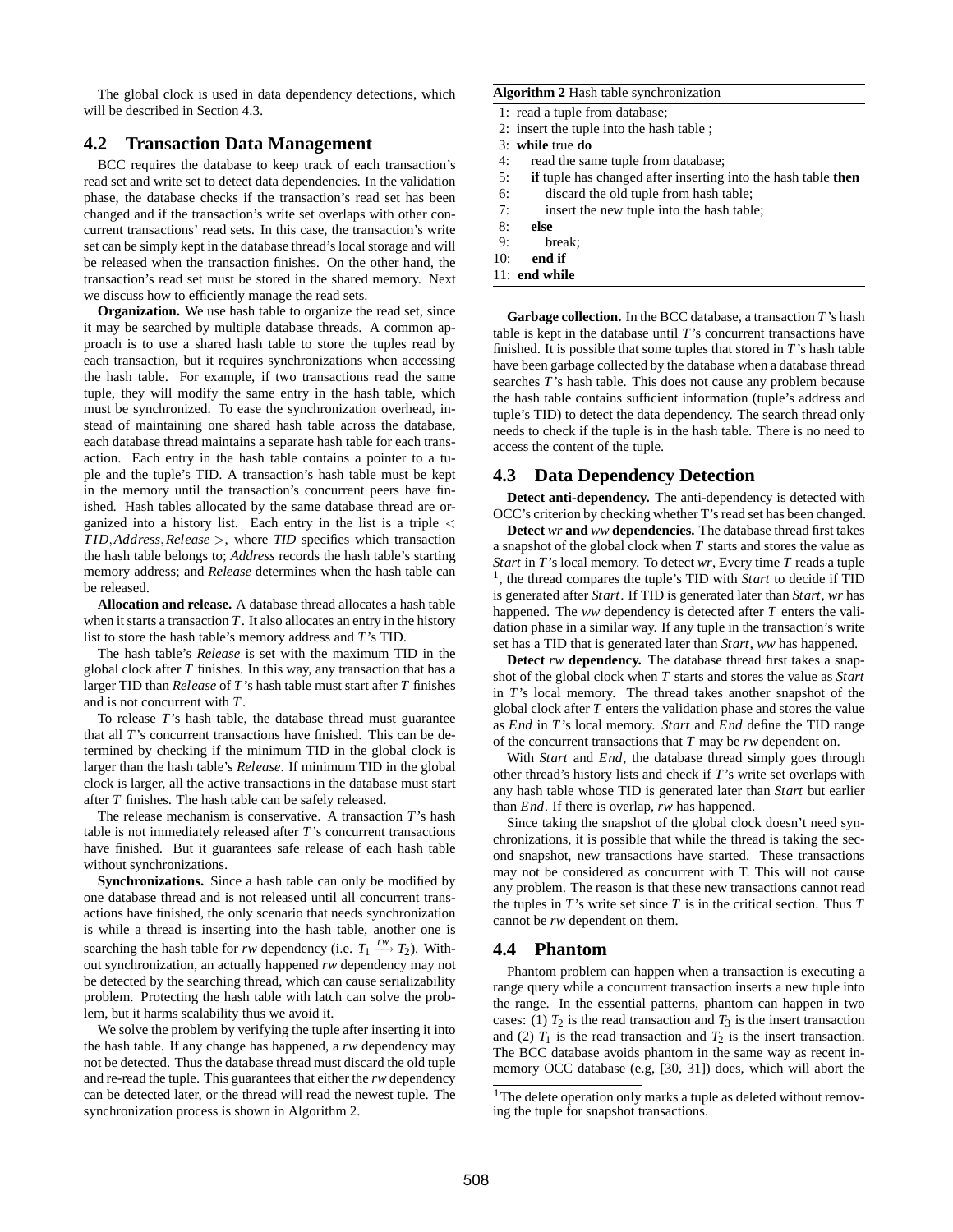read transaction if phantom happens. In the first case, phantom will be detected in the validation of  $T_2$  and  $T_2$  will be aborted. In the second case, there is no need to detect  $T_1 \xrightarrow{rw} T_2$  in the validation of  $T_2$  since  $T_1$  will be aborted when validating  $T_1$ .

# **4.5 Put Together: A Transaction's Life**

#### 1: **Transaction Start**:

- 2: assign a TID and update the global clock;
- 3: take a snapshot of the global clock;
- 4: allocate a new hash table and release history hash tables;
- 5:
- 6: **Transaction Validation**:
- 7: enter the critical section;
- 8: take a snapshot of the global clock;
- 9: left\_conflict = right\_conflict = 0;
- 10: **if** there exists anti-dependency **then**
- 11:  $right\_conflict = 1;$
- 12: find concurrent transactions;
- 13: **if** *T* is *wr*, *ww* or *rw* dependent on its concurrent transactions **then**
- 14: left conflict=1;
- 15: **end if**
- 16: **end if**
- 17: **if** right\_conflict  $= 1$  and left\_conflict  $= 1$  **then**
- 18: set the *Release* field of the transaction's hash table;
- 19: abort the transaction;
- 20: **else**
- 21: install the writes and commit the transaction;
- 22: **end if**
- 23: leave the critical section;

With the above designs, we now illustrate how a BCC database works in different transaction execution phases. The process is shown in Algorithm 3.

When a transaction *T* starts, the database first assigns *T* a new TID and updates the corresponding entry in the global clock. Then the database takes a snapshot shot of the global clock, which serves as multiple purposes. First, it is used to help determine the concurrent transactions for the later validation. Second, it is used to set the *Release* field of previous transaction's hash table with the maximum TID value in the global clock. Third, it is used to release unused history hash tables by finding the minimum TID in the global clock and releasing all hash tables whose *Release* are smaller than the minimum TID. The database also allocates a new hash table for the transaction.

When the transaction enters the validation phase, the database first takes a snapshot of the global clock, which can be used together with the clock taken in line 3 to determine concurrent transactions. Then the database checks if *T* is anti-dependent on any committed transaction. If no anti-dependency exist, T will be committed since no essential pattern will be created. Otherwise the database checks if *T* is dependent on any of its concurrent transactions. This requires the database to find all the transactions that are concurrent with *T* and check data dependencies between them. The data dependency is checked in the order of *wr*, *ww* and *rw*. If any data dependency is detected, the transaction will be aborted. The database will also set the *Release* of the aborted transaction's hash table such that the hash table can be immediately released. Otherwise the transaction will be committed.

# **5. EXPERIMENTAL METHOD**

To evaluate BCC's effectiveness, we have implemented BCC and two phase locking (2PL) in Silo [30], which is a multi-threaded, shared in-memory OCC database. Silo generates TIDs in a decentralized way. It maintains a thread-local read-set and write-set for each transaction. Tuples in the transaction's write set are locked in a deterministic order before validation starts. After that, Silo assigns a TID to the transaction if the transaction writes to the database and validates the transaction using OCC's criterion.

# **5.1 Silo With BCC**

**Multi-Level Circular Buffers.** Each thread in BCC database requires a memory space to store history hash tables, which may be allocated, released, and checked frequently. It is necessary to manage this memory space efficiently.

One way to manage the space is to organize it as a single region and use a free list to record the memory blocks available for new allocations. However, this approach would incur serious cache misses when each newly allocated hash table is filled with read sets. This problem can be addressed by utilizing two special characteristics of BCC thread's memory operations: (1) the hash tables are always released in the same order as they are allocated; (2) the memory demand of each thread for storing history hash tables is usually low, and only occasionally jitters to its maximum requirement (Section 6.3).

In our implementation, each thread partitions its memory space into three smaller areas that are managed with three levels of circular buffers. The lowest-level circular buffer is the smallest and can fit into the L1 CPU cache; the next one is slightly larger but is smaller than the L2 cache; the highest-level buffer is the largest one and can be any size that satisfies the maximum memory requirement of a thread. The database thread always tries to allocate memory from a lower-level circular buffer, and only resorts to a higher one when the lower buffer space becomes depleted. In each circular buffer, the memory is always allocated and released in a *chase-tail* fashion. Since most OLTP transactions are short and the average memory requirement of each database thread is low, this design ensures that most hash table operations can be satisfied in the L1 or L2 (or even L3) CPU cache.

**Global clock.** We implement the global clock as a set of subvectors. The number of sub-vectors equals to the number of CPU sockets and each sub-vector is a continuous array aligned on a single cache line on each socket.

**TID generation.** We use Silo's distributed TID generator to generate TIDs for every transaction. The original Silo only assigns TIDs to transactions that write to the database. We modify the TID generator such that every transaction will be assigned a TID. Every time a database thread generates a TID, it will update its entry in the global clock. For each database thread, we use the last TID generated by the thread to identify the current transaction's hash table since Silo generates TIDs in the validation phase.

**Snapshot transactions.** We add a synchronization point in the database before a snapshot transaction begins. After the synchronization, the database first advances the global epoch and then starts executing transactions. The snapshot is created based on the current Epoch value. Only tuples written in the previous Epoch can be read by the snapshot transactions.

## **5.2 Silo With 2PL**

Our 2PL implementation is motivated by [25]. We avoid the centralized lock manager which generates suboptimal performance. Instead, we implement the per-tuple lock, and associate each tuple with a shared read lock and an exclusive write lock. No lock lists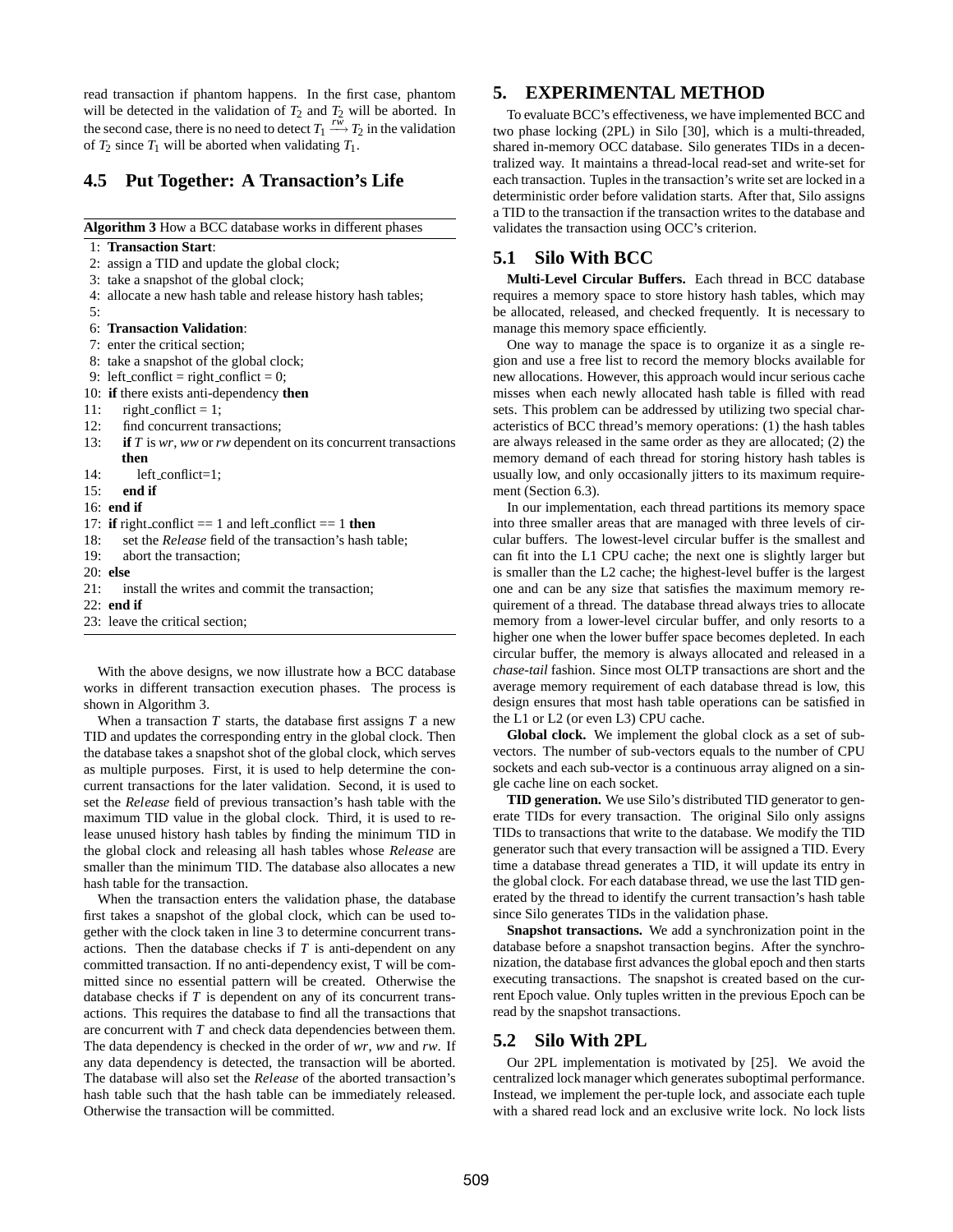are used. To avoid the deadlock detection overhead, we adopt the wait-die 2PL mechanism [27]. A global timestamp allocator, which is implemented as an atomic variable, assigns timestamp to each transaction to differentiate the precedence of transactions.

## **5.3 Experimental Setup**

All experiments are conducted on a 32-core machine with four 2.13GHz Intel Xeon E7-8830 CPUs and 128GB memory. Hyperthreading is disabled to yield the best base performance of Silo [30]. The operating system is 64-bit Linux with 2.6.32 kernel. The version of GCC compiler is 4.8.2.

To avoid stalls due to user interaction, no network clients are involved in our experiments. Each database thread runs on a dedicated CPU core and has a local workload generator to generate input transactions for itself. Database logging is also disabled. All table data are resident in main memory and no disk activities are involved during each measurement. For each measurement, we run the experiment for 10 times, each lasting for 30 seconds, and the median results are reported.

# **6. EXPERIMENT RESULTS**

In this section we present the performance results of BCC, OCC, and 2PL based on the prototype implementation in Silo. The experiment results confirm our expectations for BCC performance as follows:

- *BCC achieves comparable performance and scalability with OCC when the workload contention is low* (Section 6.1).
- *BCC significantly improves transaction throughput for highcontention workloads: BCC improves the throughput by 3.68x over OCC and by 2x over 2PL* (Section 6.2).
- *BCC's overhead on memory consumption and increased transaction latency is acceptable* (Section 6.3).

The performance results demonstrate BCC's usefulness in practice, which can provide good performance in both low contention and high contention scenarios.

## **6.1 Low Contention**

We first evaluate how BCC performs when data contention is low. TPC-C [1] and YCSB [7] benchmarks are used in the experiments. Due to limited space, we only present TPC-C's results here. YCSB's results are similar.

**TPC-C.** TPC-C is an industry-standard benchmark for evaluating transaction database performance. It models the operations in a wholesale store that consists of a number of warehouses. In the Silo implementation, TPC-C tables are partitioned across the warehouses. We set the number of warehouses (i.e., the scale factor) to be the same with the number of database threads. In this configuration, each thread will mostly operate on the data items in its own warehouse, which makes the chance of data contention rare.

Figure 4 shows the transaction throughputs achieved by BCC, OCC and 2PL as the number of threads increases. As can be seen from the figure, BCC performs comparably and scales near-linearly as OCC does for the TPC-C workload. When there are 32 threads, BCC delivers an overall throughput of 1.15M transactions per second, which is only 7.29% lower than that achieved by OCC (1.24M). Despite the extra operations introduced by BCC for detecting the essential patterns, inter-core communication induced for checking history hash tables is rare when there are few data contentions. This makes BCC's overhead low, retaining OCC's performance benefits for low-contention workloads.

To better understand the causes of BCC's slight overhead compared to OCC, we further break down the slowdown of BCC at 32



Figure 4: TPC-C transaction throughputs achieved by BCC, OCC and 2PL with up to 32 threads (cores). The scale factor is set to be the same with the number of threads.

Table 1: Breakdown of BCC overhead for TPC-C workload at low contention with 32 threads.

| <b>Operations</b> | Contributions to slowdown $(\%)$ |
|-------------------|----------------------------------|
| Mm                | 4.76                             |
| Clock             | 2.42                             |
| <b>Others</b>     | 0.11                             |

threads and show how different kinds of operations in BCC contribute to the throughput degradation. The result is listed in Table 1. It can be seen that the overhead mainly comes from two sources: memory management (Mm), which lowers the throughput by a delta of 4.76%, and accessing global clocks (Clock), which contributes 2.42% to the performance degradation. When the data contention is low, memory management operations mainly include bookkeeping the history list, and allocating and releasing memory for history hash tables. In our implementation each database thread uses a small memory region residing on local NUMA node to store the history list and hash tables. In this case no inter-core communication is needed for memory management operations. Since most OLTP transactions are short, the overhead due to memory management should remain almost constant regardless of the number of cores on the target platform.

On the other hand, the overhead of accessing the global clock is affected by the number of sockets on the machine. This is because the global clock in BCC is implemented as a distributed vector spread among the sockets. Each database thread needs to read all the distributed vectors at the beginning of a transaction, incurring inter-socket communication. This overhead is mainly determined by the number of sockets in the machine. However, since the number of sockets in a system is typically small, we believe this overhead (only 2.42% with 4 sockets) is acceptable in practice.

Compared to 2PL, BCC achieves better performance and scalability. With 32 threads, 2PL only delivers a throughput of 0.92M transactions per second, which is 19.9% and 25.8% lower than BCC and OCC respectively. In general, 2PL introduces extra overheads in two aspects. First, 2PL incurs extra locking operations for read operations compared to BCC and OCC. Each read operation needs to acquire and release a latch-protected read lock. Second, 2PL needs a centralized timestamp allocator to accurately determine the order of transactions to avoid deadlock, which becomes a bottleneck with the increase of number of the threads.

## **6.2 High Contention**

This section compares the performance of BCC with OCC and 2PL when data contention is high. A modified TPC-W [2], TPC-C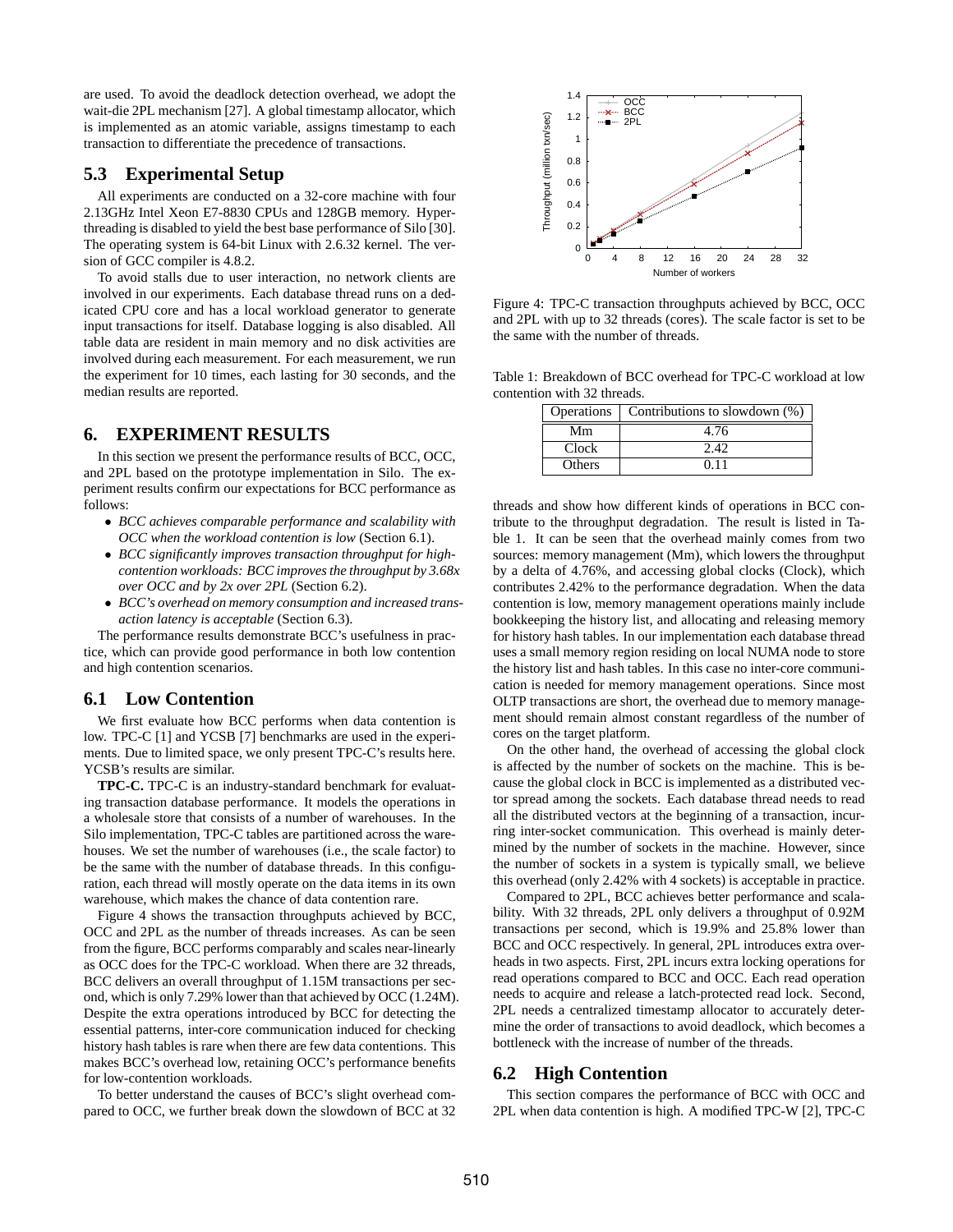

Figure 5: Throughput of modified TPC-W *DoCart* and *OrderProcess* transactions as the per-thread contention probability is 100% and the number of threads varies.

and YCSB [7] are used in the evaluation.

**TPC-W.** TPC-W is a popular OLTP benchmark simulating the operations of an online bookseller. Compared with TPC-C, TPC-W has more complex read-only transactions. Since read-only transactions are executed as snapshot transactions which Silo never aborts with either OCC or BCC, their performance is similar under both concurrency control methods. We thus exclude them from our experiments with TPC-W, otherwise they would dominate the measured system throughput.

We experiment with the two update-intensive transactions from the TPC-W benchmark: (1) *DoCart* adds a set of random items to the shopping cart and displays the cart; (2) *OrderProcess* processes a set of random orders and updates the database (e.g., updating the stock numbers of the ordered items). To simulate the high contention scenario, we use slightly modified versions of the two transactions: there is one hot item in the orders processed by each OrderProcess transaction, and each *DoCart* transaction has a certain probability to display the hot item. In all our experiments, we let one database thread execute the *OrderProcess* transactions, while all other threads execute the *DoCart* transaction.

In our first experiment, we evaluate the performance of BCC, OCC and 2PL when the *DoCart* transaction has the highest contention probability with the *OrderProcess* transaction. We set the probability of DoCart adding the hot item to 100%, and measure transaction throughputs as the number of threads varies. The result is presented in Figure 5.

It can be seen that BCC scales much better than OCC in this experiment. As the number of threads increases, BCC gains increasingly higher performance advantage. With 32 threads, BCC achieves a throughput of 1.03M transactions per second, which is 3.68x over the throughput with OCC (0.28M).

The performance improvement achieved by BCC over OCC is mainly attributed to the reduction of *false-aborted DoCart* transactions. We can understand this conclusion from the following observations. First, there can be no data dependencies between two *DoCart* transactions because each *DoCart* only modifies its own private shopping cart. Second, the hot item displayed (read) by a *DoCart* transaction has a high probability of having been modified by an *OrderProcess* transaction when the *DoCart* transaction tries to commit. In this case, OCC must abort the *DoCart* transaction due to the appearance of a anti-dependency on a committed transaction. However, it is actually unlikely that a data dependency cycle would form because the rest tuple accesses in both *DoCart* and *OrderProcess* are random, making it a *false abort* to abort the *DoCart* transaction. BCC effectively reduces such false aborts by checking for one more data dependency besides the anti-dependency.

2PL performs differently. As can be seen, 2PL's throughput



Figure 6: Throughput of TPC-W transactions with fixed 32 threads as per-thread contention probability varies.

goes through three stages: decrease-increase-decrease. When using 2PL, *OrderProcess*'s throughput decreases as the number of threads increases because the hot tuple is more likely to be read locked by *DoCart*, which blocks *OrderProcess*. The reason for the decrease of 2PL's throughput when the number of threads increases from 1 to 2 is that the decreased throughput of *OrderProcess* is larger than the added throughput of *DoCart*. Note that 2PL's throughput with one database thread is *OrderProcess*'s throughput. As the number of threads increases from 2 to 16, 2PL's throughput increases. The reason is that *DoCart*'s throughput has increased and it outweighs the decrease of *OrderProcess*'s throughput. As the number of threads further increases, both *DoCart*'s throughput and *OrderProcess*'s throughput decrease because of the high contention. Thus 2PL's throughput decreases.

Compared to 2PL, BCC doesn't perform as well as 2PL when the number of threads is 4 or less. However, as the number of threads increases, BCC significantly outperforms 2PL. With 32 threads, the throughput of BCC is 2.03x over that of 2PL (0.5M). The performance differences are mainly determined by the relationship between 2PL's synchronization overhead and BCC's overhead of detecting essential patterns. With 2PL, the workloads are dominated by *DoCart* transactions when the number of threads is 32. 2PL has to synchronize between different threads because each one tries to add a read-lock to the hot tuple. In an optimized inmemory database, the synchronization cost is non-trivial. On the other hand, BCC's validation doesn't incur synchronizations for read contention.

The above experiment demonstrates how BCC performs under the highest intensity of per-thread contention. To understand how different contention intensity affects the transaction throughput, we fix the number of threads to 32 and vary the probability that *DoCart* adds the hot item to shopping cart. When the probability is 100%, it is the same with the previous experiment at 32 threads and the contention reaches the highest. When the probability is 0%, all items in a *DoCart* transaction are randomly chosen and the contention is the lowest. The result is shown in Figure 6.

Compared to OCC, BCC performs slightly lower when the contention probability is less than 10%, (by up to 7.95%) due to the overhead of shared memory management and inter-socket communication incurred by accessing the global clock. With the increase of contention probability, the throughput of OCC drops sharply, bottoming at only 285k transactions per second when the probability reaches 100%. On the other hand, BCC's throughput decreases at a much a slower rate. When the contention probability is 20% or greater, BCC's benefit of reducing false aborts outweighs its overhead for detecting the essential patterns, which improves the overall throughput.

We can see that 2PL has a similar performance trend with OCC,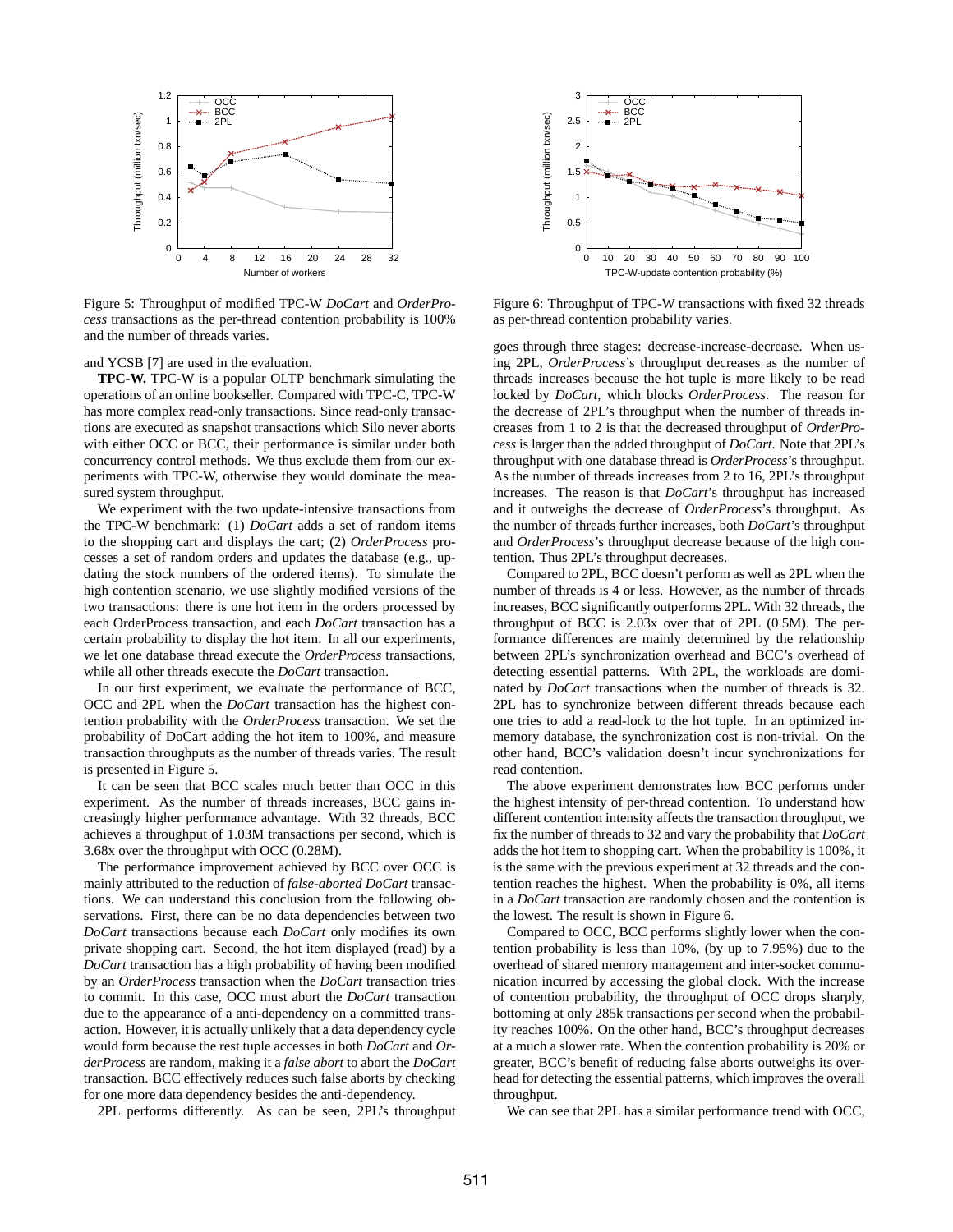although 2PL performs better than OCC. When the contention probability is less than 40%, 2PL has comparable performance with BCC. However, as the contention probability continuously increases, the performance of 2PL decreases much faster as that of BCC. This is because of 2PL's higher synchronization cost as we have discussed previously.

**TPC-C**. In the TPC-C experiments we use the update-intensive transactions, *NewOrder* and *Payment*, which comprises of most transactions in the TPC-C benchmark. We set the scale factor of TPC-C to 2 and the workload mix executed by each thread to {50%, 50%}. Figure 7 shows the throughput of this TPC-C workload as we increase the number of threads.



Figure 7: Throughput of TPC-C *NewOrder* and *Payment* with a workload mix of 50%-50% as the number of threads varies.

It can be seen that BCC outperforms OCC when the number of threads exceeds the number of warehouses. With up to 16 threads, the throughput of BCC and OCC both increase with the increase of thread number, but BCC scales better than OCC. BCC improves the throughput by 37% over OCC with 16 threads. As the number of threads further increases beyond 16 threads, the performance of both BCC and OCC start degrading with similar trends, but BCC still maintains good performance improvement (up to 35.8%) above OCC. This again confirms BCC's advantage over OCC through reducing false aborts.

The transactions *NewOrder* and *Payment* in TPC-C have much more complex data dependency patterns than the transactions *Do-Cart* and *OrderProcess* in TPC-W do. When operating on the same warehouse, all types of data dependencies can happen between any two concurrent transactions, each of which can be either *NewOrder* or *Payment*. Thus it is possible that a cycle would be created in the transaction dependency graph. For example, when two threads are executing the *Payment* transactions on the same warehouse, they both need to read and update the year-to-date payment, a dependency cycle containing *rw* and *wr* dependencies would likely be formed and thus one of the *Payment* transaction will be aborted by both BCC and OCC. This explains the performance decrease of both BCC and OCC when the contention becomes severe (with more than 16 threads).

BCC also performs better than 2PL. The throughput is improved by up to 1.84x. The poor performance of 2PL is mainly caused by its high synchronization overhead and the lock thrashing behavior. For example, when multiple database threads are executing *Payment* on the same warehouse, they need to acquire both read lock and write lock on the contended tuple. It is likely that the tuple is read locked by multiple threads thus only one thread can wait for the write lock while the rest are aborted. These aborted transactions cause unnecessary synchronization for others which limits the number of transactions processed to the database. We observe that with 32 threads, the total number of transaction throughput processed by 2PL (including both committed and aborted transactions) is 0.31M per second, which is significantly lower than that of BCC (0.9M).



Figure 8: Breakdown of TPC-C throughput by transaction types with OCC, BCC and 2PL.

To better understand BCC's performance improvement over OCC and 2PL on TPC-C, we break down the overall throughput by the numbers contributed by different transaction types. The results are shown in Figure 8.

OCC, BCC and 2PL perform differently for *NewOrder* and *Payment*. OCC favors *Payment* transactions over *NewOrder* transactions while 2PL commits much more *NewOrder* transactions than *Payment* transactions. BCC's performance for *NewOrder* and *Payment* lie between.

Compared to OCC, BCC's performance advantage comes from the improved throughput of the *NewOrder* transaction. The reason is that many of the *rw* dependencies that happen between *NewOrder* and *Payment* that do not actually form a dependency circle, thus suffering false aborts with OCC. Examining additional dependency can greatly avoid the aborts and thus improve the overall throughput. However, BCC cannot improve the throughput of *Payment* transactions. It performs even worse than OCC. This is because each OCC-aborted *Payment* transaction is likely to reside in a dependency cycle with another transaction of the same type (i.e., *true abort*). Therefore the OCC-aborted *Payment* transactions will also be aborted by BCC. In this case, BCC's effort of examining additional dependencies only increases transaction execution latency, which in turn degrades the overall throughput.

On the other hand, BCC outperforms 2PL because it performs much better on the *Payment* transactions. With 32 threads, 2PL can barely commit *Payment* transactions. 2PL's poor performance on *Payment* is caused by the following two reasons. First, there is read write contention between *NewOrder* and *Payment* when they operate on the same warehouse. When the contended tuple is read locked by a NewOrder transaction, other *NewOrder* transactions can continue adding read locks to the tuple while *Payment* transaction has to wait. In this case, *Payment* transaction is likely to be aborted to avoid deadlock. Second, the contention two *Payment* transactions on the same warehouse cause aborts of the *Payment* transactions because they create dependency cycle.

**YCSB.** YSCB (Yahoo Cloud Serving Benchmark) benchmark [7] models the workload generated from online key-value and cloud serving stores. The benchmark contains a single table with ten String columns and populated with one million data items. Each transaction randomly accesses 16 tuples with each one having a 20% probability of being an update. Accesses to the tuples follow a Zipfian distribution. We set the conflict factor  $\theta$  to 100 to make the level of data contention high. In this case, all types of data de-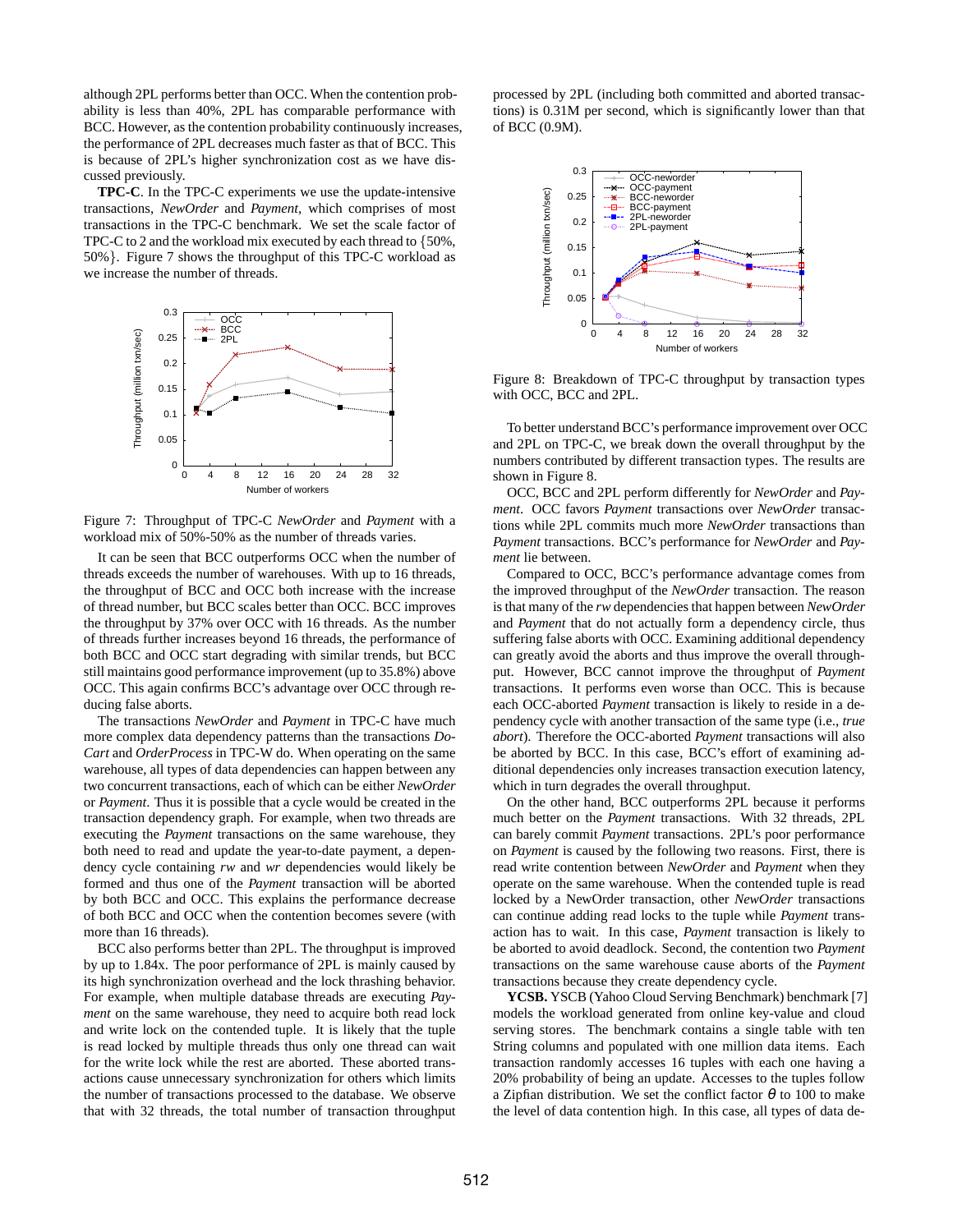

Figure 9: YCSB throughputs achieved with BCC, OCC and 2PL as the number of threads (cores) increases. The level of workload contention  $(\theta)$  is set to 100.

pendencies can happen between two transactions. The results are shown in Figure 9.

As can be seen from Figure 9, BCC performs better than both OCC and 2PL when the number of thread is 8 or greater. With 32 threads, BCC's throughput is 1.99x over that of OCC and 1.63x over that of 2PL. The reason for the different performance behaviors is similar to the previous high contention benchmarks. BCC's performance improvement over OCC comes from BCC's reduction of unnecessary transaction aborts. On the other hand, BCC outperforms 2PL because of 2PL's high synchronization cost and lock thrashing behaviors.

#### **6.3 Memory Consumption and Latency**

BCC improves transaction throughput through detecting the essential patterns, with shared memory usage and extra operations. In this part we illustrate BCC's memory consumption and its impact on transaction latency.

**Memory Consumption.** With BCC, each thread maintains a memory area to store (1) a list of entries for recent history transactions, and (2) the hash tables of these transactions needed for detecting the essential patterns.

The size of saved history hash tables determines the memory consumption of BCC. For a given workload with a fixed number of threads, this overhead is usually stably low. Figure 10 shows the average and maximum sizes of memory occupied by history hash tables in each thread, executing the TPC-C *NewOrder* and *Payment* workload mix used in the previous subsection. It can be seen that the average per-thread memory consumption stays below 56KB consistently across all thread counts, with the maximum memory usage not exceeding 1.6MB. The high variance of the memory consumption between the average and the maximum is caused by the conservative hash table release mechanism, which achieves good performance but relies on the process of all database threads to determine when a hash table can be released. When a transaction *T*'s hash table is released, *T*'s concurrent transactions may have already finished for some time. Similar results are observed with other workloads used in our experiments as well.

In our experiments we set the number of entries in the history transaction list to 16K and the total size of memory for storing history hash tables to 4MB, which are more than enough for all the workloads encountered in our experiments. This amounts the total memory consumption of BCC with each thread to about 4.38MB, which is negligible compared with the tens of hundreds of gigabytes of memory present on a typical enterprise server. This also justifies BCC's design of using one hash table per transaction for the benefit of performance with low-contention workloads.

**Latency.** To illustrate how BCC affects transaction execution



Figure 10: BCC memory consumption for saving history hash tables in each thread as the total number of threads varies for the 50%-50% workload mix of TPC-C *NewOrder* and *Payment* transactions.



Figure 11: Latency of *NewOrder* transactions aborted by both OCC and BCC. The workload is the same with that used in Figure 10.

latency, we divide the *NewOrder* transactions processed with BCC in the previous experiment into the following three categories: (1) transactions that are committed with OCC's validation criterion; (2) transactions that are aborted even after BCC checks; and (3) transactions that are aborted with OCC but committed with BCC. These three types of transactions do not overlap.

For the first type of transactions, BCC's overhead mainly includes memory management and accessing the global clock, which are similar as the low contention workloads we discussed earlier in Section 6.1. For the second type of transactions, they are aborted by both OCC and BCC. Besides memory management and global clock operations, BCC performs extra data dependency checking before aborting a transaction. Figure 11 shows the total latency of each aborted *NewOrder* transaction in this case. BCC increases the latency by up to 26% with 32 threads. However, since the database needs to cleanup an aborted transaction for re-execution, this makes BCC's overhead negligible.

For the third type of transactions, BCC commits a transaction that would otherwise be aborted by OCC (i.e., BCC *saves* a transaction). This comes at the overhead of increased latency because the database thread needs to validate the transaction's write set with the history hash tables on other threads. Figure 12 shows the latency of transactions in this type, compared with transactions that OCC commits. As can be seen, the latency of transaction saved by BCC is almost twice as that committed by OCC. However, this overhead is acceptable for two main reasons. First, in high contention scenario, an OCC-aborted transaction may be aborted several times before it can actually commit. Considering the high cost of transaction re-executions, the latency of BCC-saved transactions is often justified. Second, the increased latency is still within tens of microseconds, which is sufficiently small for most real-world applica-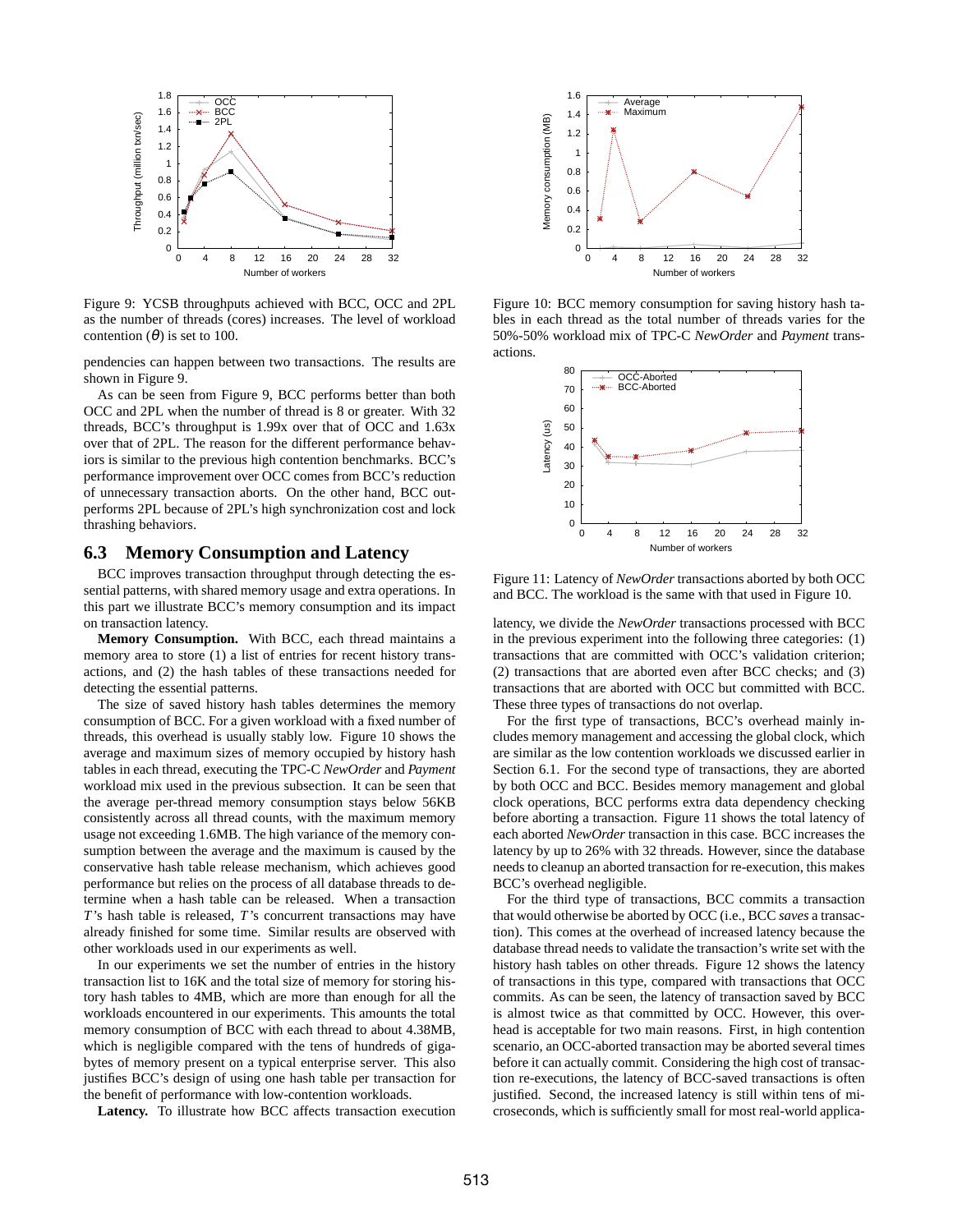

Figure 12: Latency of *NewOrder* transactions saved by BCC compared with that committed by OCC. The workload is the same with that used in Figure 10.

tions. We thus believe it is reasonable to trade the small increasing of latency for the high improvement of transaction throughput.

# **7. RELATED WORK**

Partial dependency detection. The idea of detecting partial graph cycles to guarantee serializability was first proposed in the snapshot isolation concurrency control method [5, 11]. Snapshot isolation (SI) has been implemented in major database systems, such as Oracle and PostgreSQL. SI guarantees that read and write transactions won't block each other to increase system throughput. However, Fekete et al. [12] showed that SI could not guarantee transaction serializability, and Fekete et al. [11] further found a data dependency pattern (dangerous structure) that will always happen when transactions cannot be serialized in snapshot isolation (SI). Cahill et al. [5] demonstrated how to implement the dangerous structure in Berkeley DB. Ports et al. [24] further optimized this method for PostgreSQL. Han et al. [14] further optimized SI for multicore systems. BCC's essential patterns contain different data dependencies compared to the dangerous structure, which is caused by different record visibilities between SI and the optimistic concurrency control model. In SI a transaction cannot see writes which happen after the transaction starts. However, in BCC, any data dependency may exist between concurrent transactions. Moreover, BCC is designed and optimized for the short latencies that are encountered in main-memory OLTP workloads and not for disk-based implementations.

**OCC for in-memory databases.** The optimistic concurrency control (OCC) method was originally proposed by Kung and Robinson [17] and has been implemented in recent in-memory databases [18, 30, 31, 32]. These works mainly study how to efficiently implement the OCC method in in-memory databases. Larson et al. [18] proposed OCC for Microsoft SQL Server's in-memory OLTP engine "Hekaton" [8] and compared the performance of OCC with two-phase locking. Their implementation of OCC used a centralized timestamp allocator. Silo [30] introduced an implementation of OCC without centralized bottlenecks which can achieve nearlinear scalability for low contention workloads. Tran et al. [29] studied transaction behaviors on hardware transactional memory. Wang et al. [31] explored how to build high performance OCC for in-memory databases with hardware transactional memory. Yu et al. [32] studied the scalability of different concurrency control methods on up to 1024 cores with a simulator. Despite the implementation differences among these databases, their OCC-based nature unavoidably causes spurious false aborts.

**OCC for distributed systems.** Recently OCC has also been studied in distributed systems. Maat [19] re-designed OCC for distributed systems and removed the need of locking during two-phase commit. ROCOCO [20] broke transactions into atomic pieces and executed them out of order by tracking dependencies, which significantly outperformed OCC. In comparison, BCC focuses on transaction execution for single-node in-memory databases.

**OLTP on modern hardware.** Our design and implementation benefits from existing in-memory OLTP systems. Databases such as Hyper [16] and H-Store [15] adopt the partitioning approach to scale. Harizopoulos et al. [15] analyzed the overheads of the Shore database. Pandis et al. [22] eliminated the overhead of centralized lock manager with partitioning. Porobic et al. [23] systemtically compared the performance of shared-nothing and shared-everyting OLTP system designs on multi-socket, multi-core CPUs. Faleiro et al. [10] redesigned the multiversion concurrency control method for in-memory databases by avoiding bookkeeping operations for read and global timestamp allocator, but it requires all the transactions to be submitted to the database before they can be processed.

Doppel [21] introduced an in-memory database designed for transactions that contend on the same data item. It proposed splitting the contended data item across cores such that each core can continue updating the data item in parallel. The per-core value was reconciled before the data item can be read. Doppel's optimization is orthogonal to BCC: Doppel improves performance when *ww* dependencies happen, while BCC avoids false aborts caused by *rw* dependencies.

# **8. CONCLUSION**

In this paper we have presented the Balanced Concurrency Control (BCC) mechanism for in-memory databases. Unlike OCC that aborts a transaction based on whether the transaction's read set has changed, BCC aborts transactions based on the detection of essential patterns that will always appear in unserializable transaction schedules. We implemented BCC in Silo, a representative OCC-based in-memory database and comprehensively compared BCC with OCC and 2PL with TPC-W-like, TPC-C-like and YCSB benchmarks. Our performance evaluations demonstrate that BCC outperforms OCC by more than 3x and 2PL by more than 2x when data contention is high; meanwhile, BCC has comparable performance to OCC in low-contention workloads.

## **9. ACKNOWLEDGEMENTS**

We thank the anonymous reviewers for their constructive comments. The work was supported in part by the National Science Foundation under grants OCI-1147522, CNS-1162165, and CCF-1513944.

## **10. REFERENCES**

- [1] TPC-C benchmark. http://www.tpc.org/tpcc/.
- [2] TPC-W benchmark. http://www.tpc.org/tpcw/.
- [3] A. Adya, B. Liskov, and P. O'Neil. Generalized isolation level definitions. In *Proceedings of the 16th International Conference on Data Engineering*, ICDE '00, pages 67–78, Washington, DC, USA, 2000. IEEE Computer Society.
- [4] P. A. Bernstein, V. Hadzilacos, and N. Goodman. *Concurrency Control and Recovery in Database Systems*. Addison-Wesley Longman Publishing Co., Inc., Boston, MA, USA, 1986.
- [5] M. J. Cahill, U. Röhm, and A. D. Fekete. Serializable isolation for snapshot databases. In *Proceedings of the 2008 ACM SIGMOD International Conference on Management of Data*, SIGMOD '08, pages 729–738, New York, NY, USA, 2008. ACM.